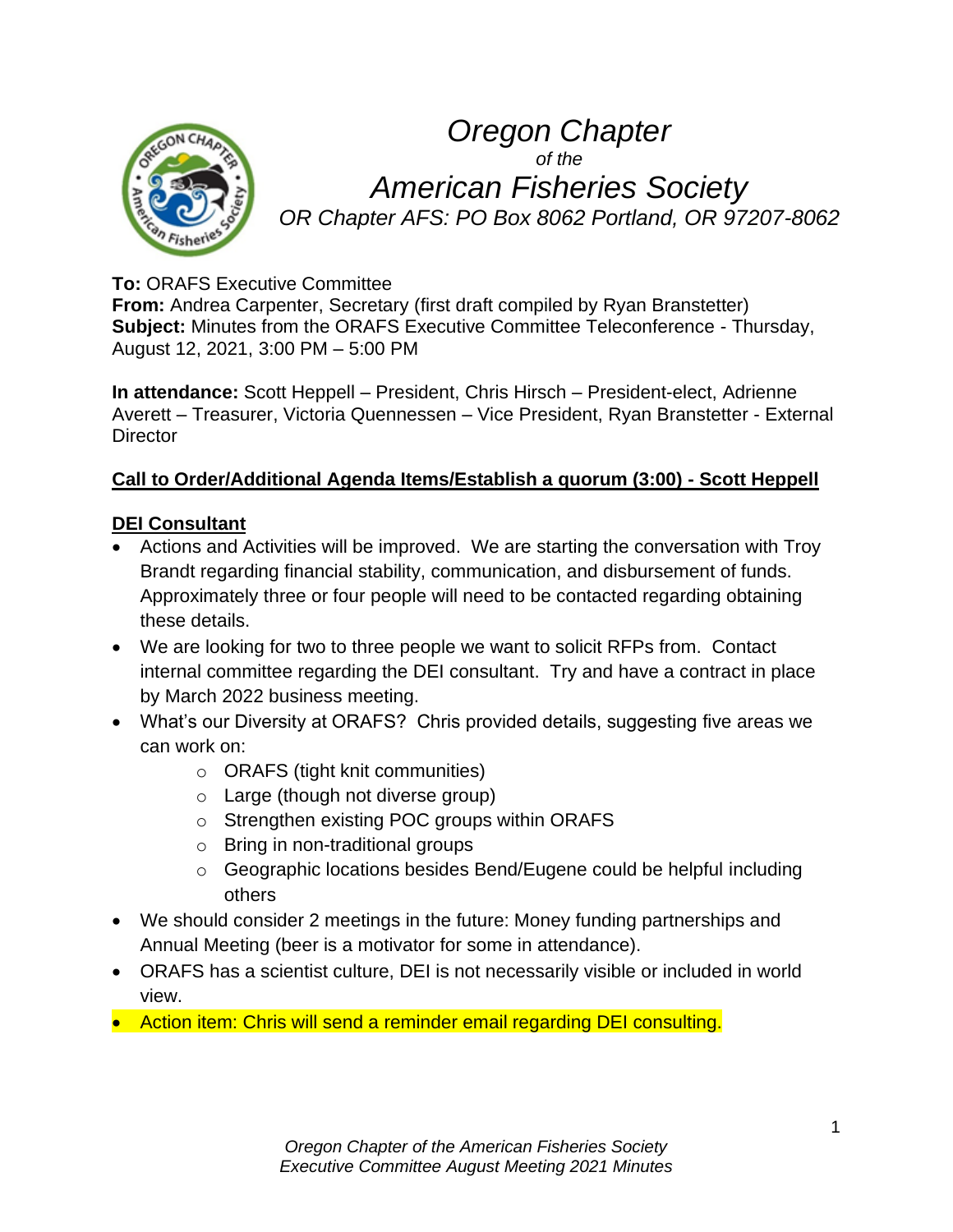### **Annual Meeting**

- Do we know how many will attend the Annual Meeting? We should probably try and figure out what that may be before diving into an Annual Meeting that may not be well attended.
- We want to send questions to general membership regarding the Annual Meeting regarding interest in attending in person: Do you plan on attending based on best practices currently in place?
- There's ample concern regarding the Delta variant of COVID. We will want to consider this before moving forward with meeting planning.

#### **Officer Reports President – Scott Heppell**

**Past-President – Peter Stevens**

**President-Elect – Christine Hirsch**

**Vice President – Vic Quennessen**

**Internal Director – Peggy Kavanagh** – not in attendance

**Secretary – Andrea Carpenter** – not in attendance

#### **Treasurer – Adrienne Averett**

- As of 8/12, \$2,642.90 in expenses, which includes postage costs, WDAFS meeting registration reimbursement to Scott, and MHCC & OSU student subunit grant distributions.
- Discussed the possibility of holding the ~\$37,000 excess funds above our operating budget in our small business account for DEI activities and 2022 Annual Meeting buffer, rather than distributing it to the investment fund this year. We decided to discuss the pros/cons of this approach with Tony/Financial Sustainability Committee.